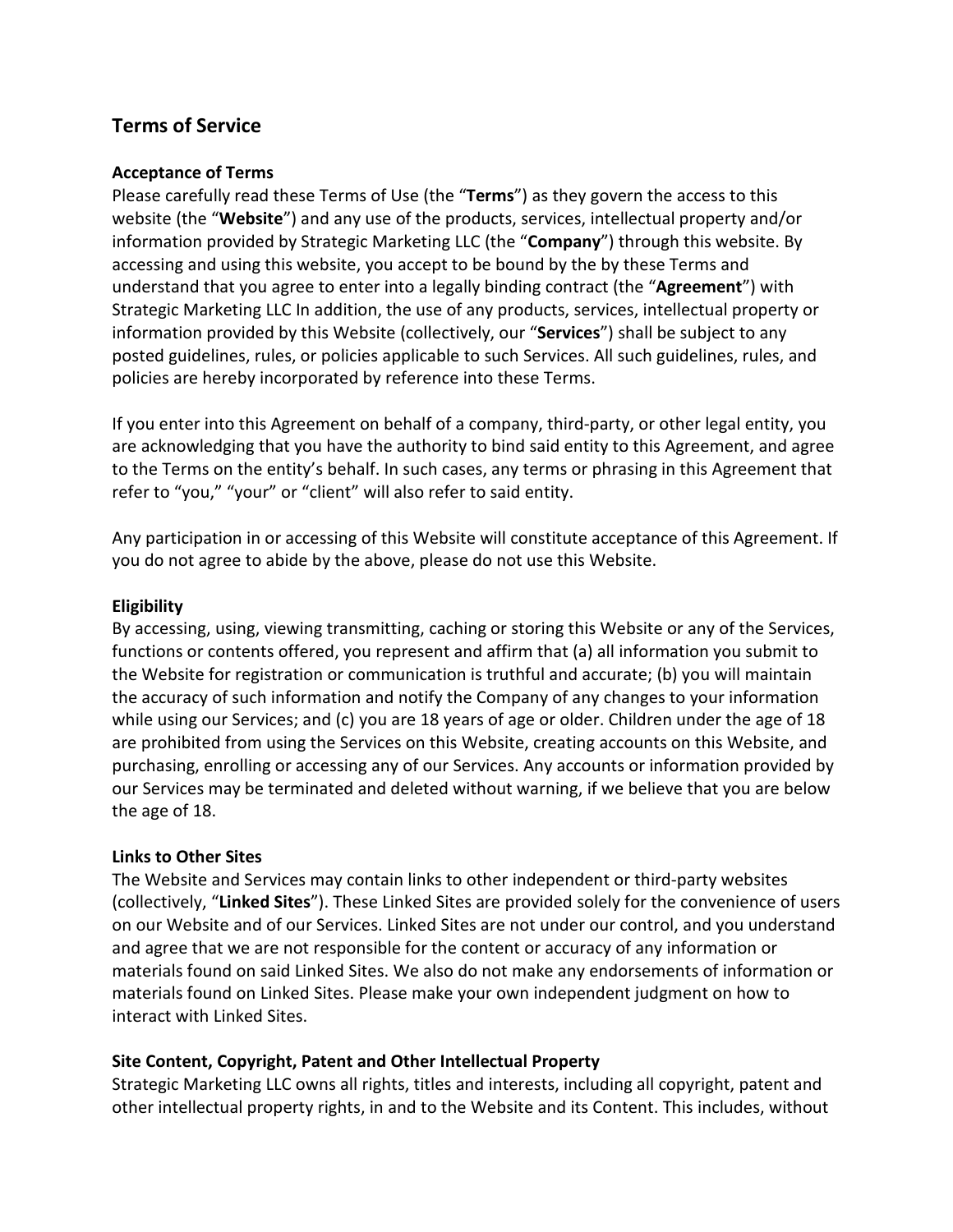limitation, any text, source code, programs, specifications, images, graphics, videos, audio files or other digital content, articles, news releases and blog posts. All information and content available through the Website, and the compilation of all such Content, the arrangement and selection thereof, and the overall look and feel of the Website and the Services we provide, are subject to this copyright notice. Any use of the Content, Website, or Services is subject to these Terms. The Content is intended for the use of the clients and customers of Strategic Marketing LLC, only and any other uses of the Content not expressly permitted by these Terms constitutes a breach of these Terms and may violate intellectual property and other laws.

No license or right to or in any such trademarks, patents, trade secrets, technologies, products, processes and other proprietary rights of our is granted to or conferred upon You. Reproduction or storage of materials obtained from this Site is subject to the U.S. Copyright Act of 1976, Title 17 U.S.C. No material from the Website may be reproduced, distributed, posted, displayed, uploaded or transmitted. The use of any material from the Website on any other internet, intranet, web or other site or computer environment is prohibited. You may not utilize framing techniques to frame any of our trademarks, logos, or other proprietary information (including images and text). You may not use any meta tags or any other "hidden text" utilizing our name, trademarks or other proprietary information.

By using the Website and our Services, you understand that all of the Content is provided "asis" and that your use of the Content is done so at your own risk. We make no express or implied warranties, representations or endorsements whatsoever (including without limitation warranties of title or non-infringement, or the implied warranties of merchantability or fitness for a particular purpose) with regard to the Content or the Website or its functionality.

You agree that You will not use this Site for chain letters, junk mail, "spamming", solicitations (commercial or non-commercial) or bulk communications of any kind including but not limited to distribution lists to any person who has not given specific permission to be included in such a list. In addition, you agree not to create a hypertext link from any web site controlled by You or otherwise, to this Site without our express written permission. You agree not to pretend to be any other person or a representative of any entity, whether actual or fictitious, including an employee or agent of Strategic Marketing LLC, or any third party that provides services related to this Site.

By visiting this Website, you expressly acknowledge that the content, ideas, thoughts, methodology and processes are unique and of considerable value and that you and/or or any of your representatives or associates will in no way attempt to duplicate, imitate, emulate or in any way or manner attempt to reverse engineer or copy the content, ideas, thoughts, methodology, process and coding used on this website.

With regard to any of the Content on the Website or provided by our Services, the following activities are prohibited: (1) using robots, spiders, or other automatic devices (or manual processes) to monitor, copy, scrape or otherwise reproduce the Content contained on the Website without our prior express written permission; (2) decompiling, reverse engineering,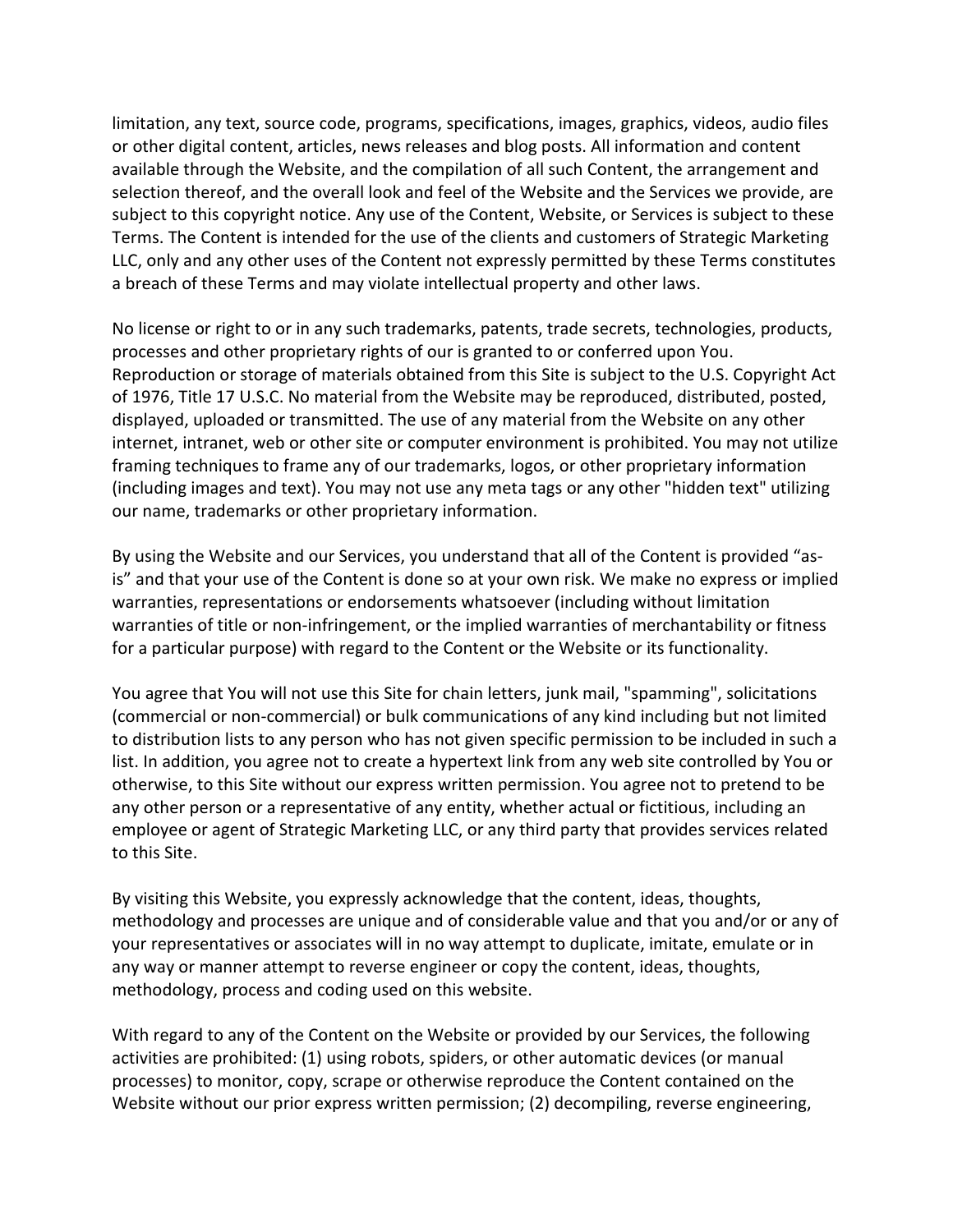disassembling or otherwise making any attempt to obtain the source code for any software on the Website or software used to provide our Services; (3) transmitting any viruses, worms, time bombs, and/or other computer programming routines that are intended to damage, detrimentally interfere with, intercept or expropriate any system, data or information; (4) creating any content that may create liability for us or cause us to lose (in whole or in part) the services of our suppliers. (5) engaging in any activity or taking any action that imposes an unreasonably large load on the hardware and software infrastructure of this Website or our Services or otherwise interfere with the proper functioning of the Website.

The data that you upload to the Website will remain your property. We reserve the right to repost or propagate review content generated by the Website in full or in part to other websites of our choosing, including social media sites, with or without attributing the source at our discretion. Any raw data, information or content that we collect from or is made available to us by a third party (collectively, "**Third Party Content**") is subject to existing copyrights. If we identify the source of Third Party Content, you agree it is not the Company's responsibility to provide copyright information that is made available by the respective Third Party.

## **User Feedback**

By submitting any ideas, comments, suggestions or other information to us related to improvements to the Site and/or services related to the Site; (collectively, the "Feedback"), You agree that such Feedback shall be deemed, and shall remain, our property. None of the Feedback shall be subject to any obligation of confidentiality on our part and we shall not be liable for any use or disclosure of any Feedback. We shall own all rights related to the Feedback (including without limitation intellectual property rights and moral rights) and shall be entitled to use of the Feedback without restriction for any purpose whatsoever, commercial or otherwise, without compensation to You.

You also warrant that the holder of any rights, including moral rights in such content, has completely and effectively waived all such rights and validly and irrevocably granted to You the right to assign the proprietary rights to Strategic Marketing LLC, stated above.

#### **DMCA Takedown**

We respect the intellectual property of others and ask that you do the same when you engage in using our Services or accessing the Website. Our Company also has established a policy to help ensure that intellectual property is protected by providing for the removal of any infringing materials on the Website. Subject to our own internal investigation and other circumstances, we will terminate the access to our Services of any user who repeatedly infringes on the intellectual property rights of others. If you believe that a user of this Website, through use of our Services, is unlawfully infringing upon the copyrights of other works and you wish to have the allegedly infringing material removed, submit the following information in the form of a written notification pursuant to 17 U.S. Code § 512(c)(3) to our designated Copyright Agent.

- Your physical or electronic signature
- Identification of the material(s) that you claim to have been infringed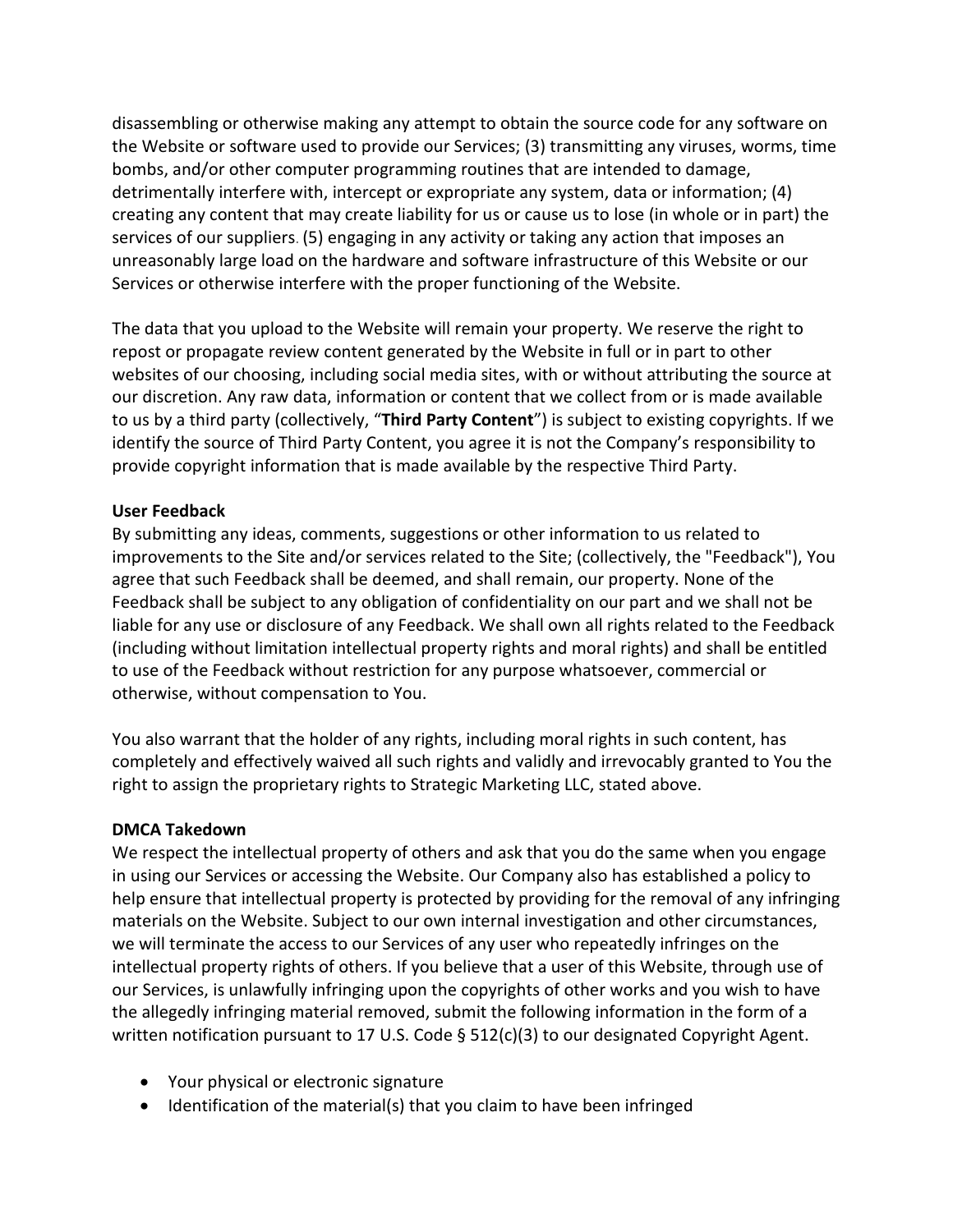- Identification of the material(s) that you claim is infringing and request be removed from our Website or Services
- Sufficient information to permit us to locate the material(s)
- Statement in good faith that the material(s) that you claim is infringing is not being used in a way authorized by the copyright owner, its agent or under the law
- Statement that the information in the notification you submit is accurate, and under penalty of perjury, that you are the owner of the copyright or authorized to act on behalf of the copyright owner

# **Copyright Agent**

Our designated Copyright Agent is Strategic Marketing LLC, Attention: DCMA Notification; 2541 Metrocentre Blvd, Suite 3, West Palm Beach, FL 33407 ; Telephone: (561) 688-8155; Fax (561) 688-8156; Email: info@thinkstrategic.com.

# **Indemnity**

By accessing this Website or using our Services you agree to indemnify, hold harmless, and defend us, our officers, directors, employees, agents and third-party suppliers or affiliates, at your expense, against any and all third-party claims, proceedings, actions, and suits brought against us or any of our officers, directors, employees, agents, third-party suppliers or affiliates, and pay all related liabilities, damages, settlements, penalties, fines, costs or expenses (including, without limitation, reasonable attorney's fees and other ligation expenses) incurred by us or any of our offices, directors, employees, agents, third-party suppliers or affiliates, arising out of or relating to: (a) your breach of any term or condition of this Agreement; (b) your fraudulent or malicious use of the Website or Services; (c) your violation of applicable laws, rules, and regulations in connection with the Website or Services; (d) our use of any content, information, or data that you provided to us or was generated by our Website or Services. In such cases, we will provide you with written or electronic notice of such claim, suit or action. You agree to cooperate as fully as reasonably required in the defense of any claim. We reserve the right, at our own expense, to assume the exclusive defense and control of any matter subject to indemnification by you. Our failure to act with respect to a breach by you or others does not waive our right to act with respect to subsequent or similar breaches.

# **Privacy**

Please see our separate privacy policy.

# **Monitoring**

You agree that we have no obligation to, but may monitor and review information you transmit over the Website. You agree that we may censor, edit, remove or prohibit the transmission or receipt of any information that we deem inappropriate or in violation of these Terms, and use any such information as necessary to provide the Website and/or to protect our rights or properties. You agree that we may also monitor and review stored information without restriction. You hereby acknowledge and consent to such monitoring and reviewing.

#### **Passwords**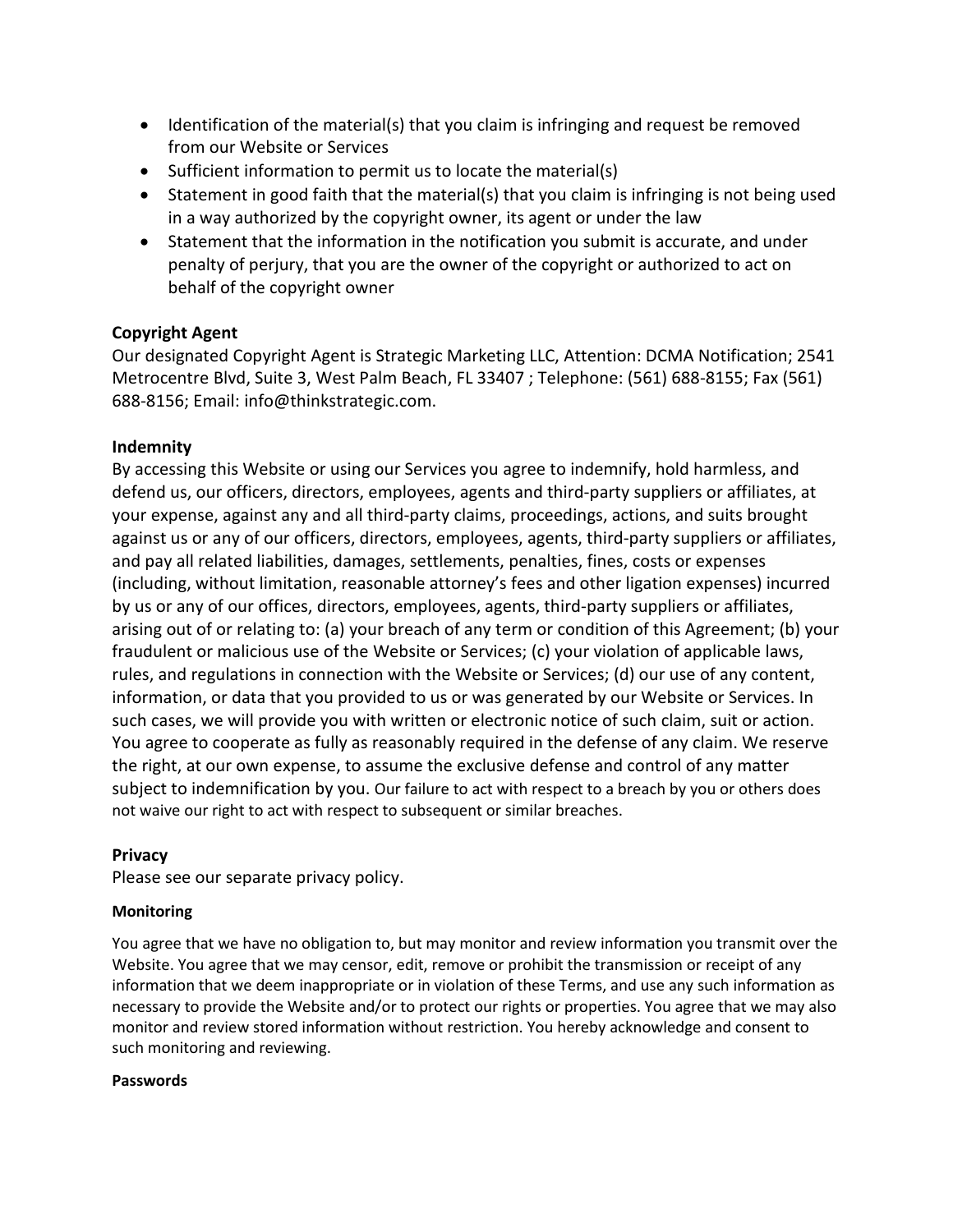You acknowledge that we will know passwords that you use to access the website. You acknowledge and agree that you are solely responsible for maintaining the confidentiality of your information and passwords, and accept responsibility for all activities that occur under your account or password. We accept no responsibility and assume no liability for any content posted or submitted by you or any users of your account.

#### **Personal Information and Credit Card Information**

While we will take every precaution to protect your personal information, you agree that neither Strategic Marketing LLC, nor any of our providers of products or services related to this Website are responsible or liable in any way for injury, loss or damage to your computer, or interception or use of credit card information or other personally identifiable information, related to or resulting from use of the site or any websites linked and/or associated with this Website. We make no warranty or representation regarding the confidentiality of any communication or information transmitted on this Website or any linked and/or associated site and will not accept liability for damages that may arise from the disclosure of such information.

## **Denial of Access**

In our sole discretion, in addition to any other rights or remedies available to us, we may at any time and without notice terminate or restrict your access to this website.

## **Limitation of Liability**

Strategic Marketing LLC, shall not be held liable for any special or consequential damages that result from the use of, or the inability to use, the services and products offered on this site, or the performance of the services and products.

#### **Injunctive Relief, Disputes & Governing Law**

You understand that any attempt to reverse engineer or simulate the functionality of this website may give rise to irreparable injury to us, inadequately compensable in damages. Accordingly, we may seek and obtain injunctive relief of the breach or threatened breach of the foregoing undertakings, in addition to any other legal remedies that may be available. All claims and disputes arising under or relating to this Agreement will be governed by the State of Florida and are to be settled by binding arbitration with Arbitration Resolution Services (ARS). The parties expressly agree to abide by any and all rules of ARS as found in its website at [www.arbresolutions.com.](http://www.arbresolutions.com/) In the event that a party fails to pay any award, the award may be converted to judgment in a Court of competent jurisdiction within Palm Beach County, Florida, USA, unless it is deemed that no court in Palm Beach County has jurisdiction over the matter, in which case it will be entered into the nearest court having jurisdiction.

# **Amendments or Modifications to These Terms**

We reserve the right to amend or modify the terms of the Agreement at any time. Any such amendment or modification will be made effective at the time we post the revised Terms on the Website. Your continued use of the Website or Services after such an amendment or modification implies your continued acceptance of these Terms in their latest version. No amendment or modification to this Agreement will be binding unless it is done so in writing and signed by an authorized representative of the Company or posted to the site by an authorized representative of the Company.